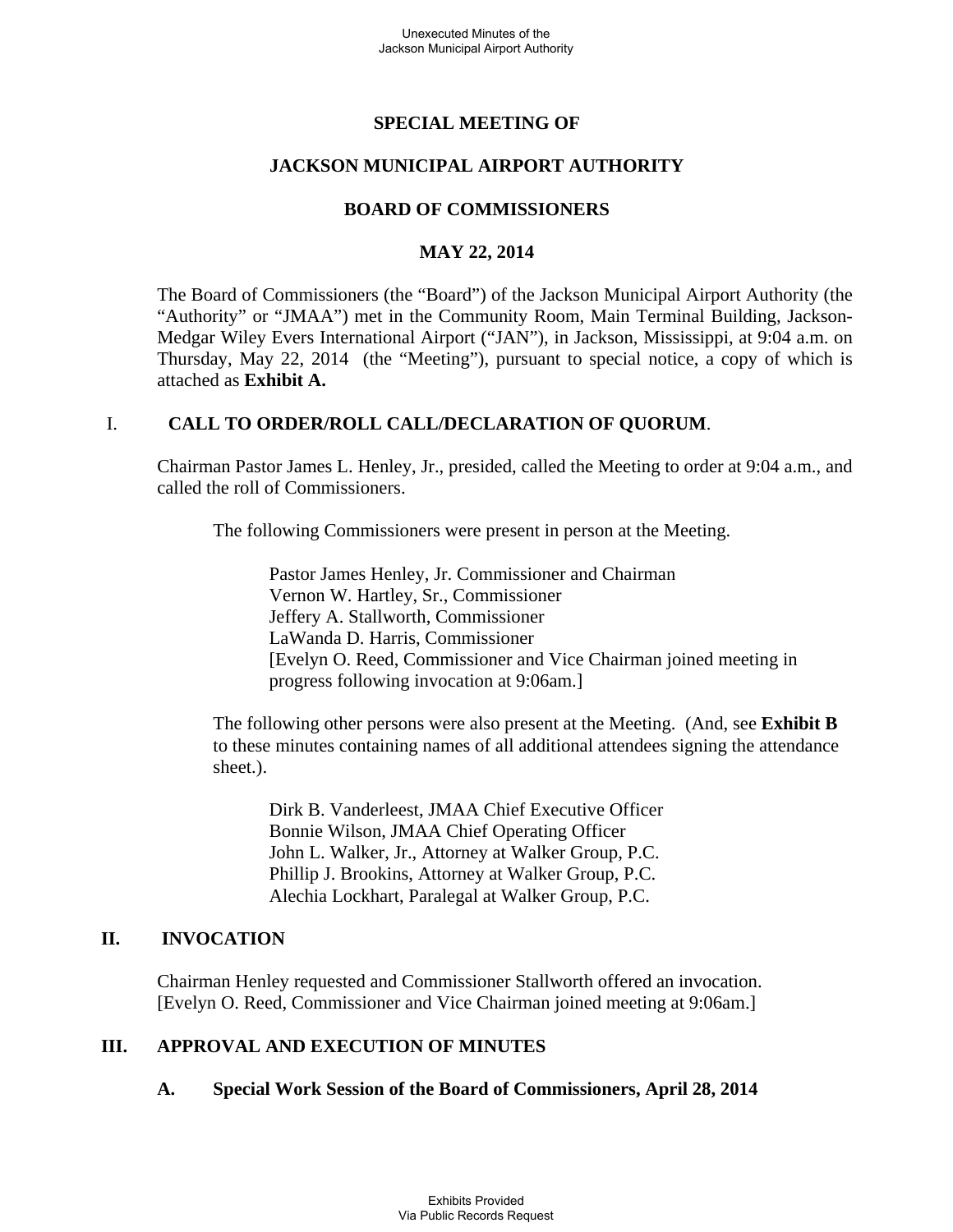# **B. Regular Meeting of the Board of Commissioners, April 28, 2014**

### **RESOLUTION CY-2014-62**

# **APPROVAL AND EXECUTION OF APRIL MINUTES**

After discussion and review and upon motion made by Commissioner Stallworth, seconded by Commissioner Hartley, and unanimously approved by the affirmative votes of all Commissioners present, the following resolution was made and entered.

**RESOLVED**, that the Board hereby approves the Minutes of the Special Work Session of the Board of Commissioners, April 28, 2014 and of the Regular Meeting of the Board of Commissioners, April 28, 2014 as presented and directs that said minutes be filed in the appropriate minute book and records of the Authority.

### C. **Notice Regarding (I) Cancellation Of The May 2014 Regular Monthly Work Session; (II) Cancellation Of The May 2014 Regular Meeting; And (III) Call Of A Special Combined May 2014 Work Session And Regular Meeting**

### **RESOLUTION CY-2014-63**

### **RESOLUTION INCORPORATING NOTICE OF SPECIAL MEETING INTO MINUTES**

Upon motion by Commissioner Hartley, Seconded by Commissioner Stallworth, the following RESOLUTION was made and unanimously approved

**WHEREAS**, the Mississippi Open Meetings Act directs that public bodies shall post and make a copy of the notice of a special meeting a part of the minutes or other permanent official records of the public body.

**WHEREAS**, the May 22, 2014, Special Combined Work Session and Regular Meeting of the Board is a special meeting held pursuant to proper notice.

**IT IS, THEREFORE, RESOLVED,** that the Notice of the special meeting shall be exhibited and made a part of the minutes of the May 22, 2014 Special Combined Work Session and Regular Meeting. [This notice is incorporated as **Exhibit A**.]

# **IV. PUBLIC COMMENTS**

Mr. Derwood Boyles, a volunteer for the Mississippi Employer Support of the Guard and Reserve (ESGR), introduced ESGR whose vision is to develop and promote a culture in which all American employers support and value the military service of their employees with ESGR as the principal advocate within the U.S. Department of Defense. ESGR's mission is to develop and promote employer support for Guard and Reserve services by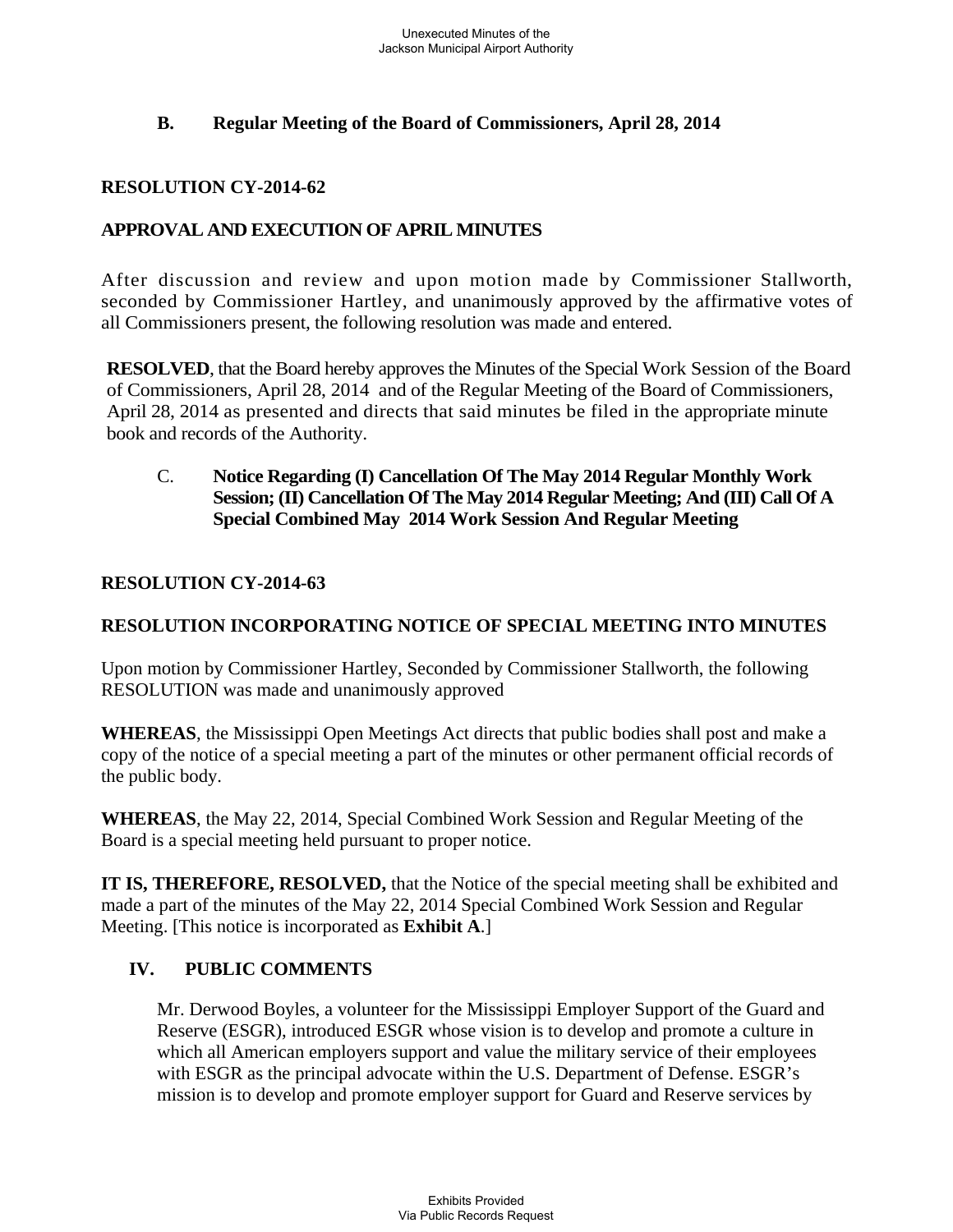advocating relevant initiatives, recognizing outstanding support, increasing awareness of applicable laws, and resolving conflict between employers and service members. Paramount to ESGR's mission is encouraging employment of Guardsmen and Reservists who bring integrity, global perspective and proven leadership to the civilian workforce.

Mr. Boyles stated that his purpose was to present "Patriot Awards" to employees of the Jackson Municipal Airport Authority. Mr. Boyles was assisted by Ms. Elizabeth Rocquin, Administrative Support Technician. The award recipients are as follows:

 Bonnie Wilson Dirk Vanderleest Lesheena Lewis Tonora Humphrey Kenneth Randolph Terry Miller

Commissioner Hartley made special commendations to Mr. Boyles, ESGR and to the Patriot Award Recipients. All Commissioners added their appreciations and participated in group photographs.

# **VI. REPORTS**

# **A. Chief Executive Officer,**

Mr. Vanderleest noted the following reports contained in the **Packet for 5-22-14** distributed prior to the meeting and exhibited with these minutes.

- *1. Airport Project Manager Summary, Period Ending March 30, 2014.*
- *2. Airport Activity Statistics Report, Period Ending March 30, 2014*

# **B. ATTORNEY**

The attorney's report was deferred pending determination of whether to go into a closed executive session to discuss threatened or pending litigation

# **VII. ACTION ITEMS.**

Chairman Pastor James Henley invited the Board's attention to the financial reports.

# **A. Financial Matters.**

1. Financial Reports for April 2014: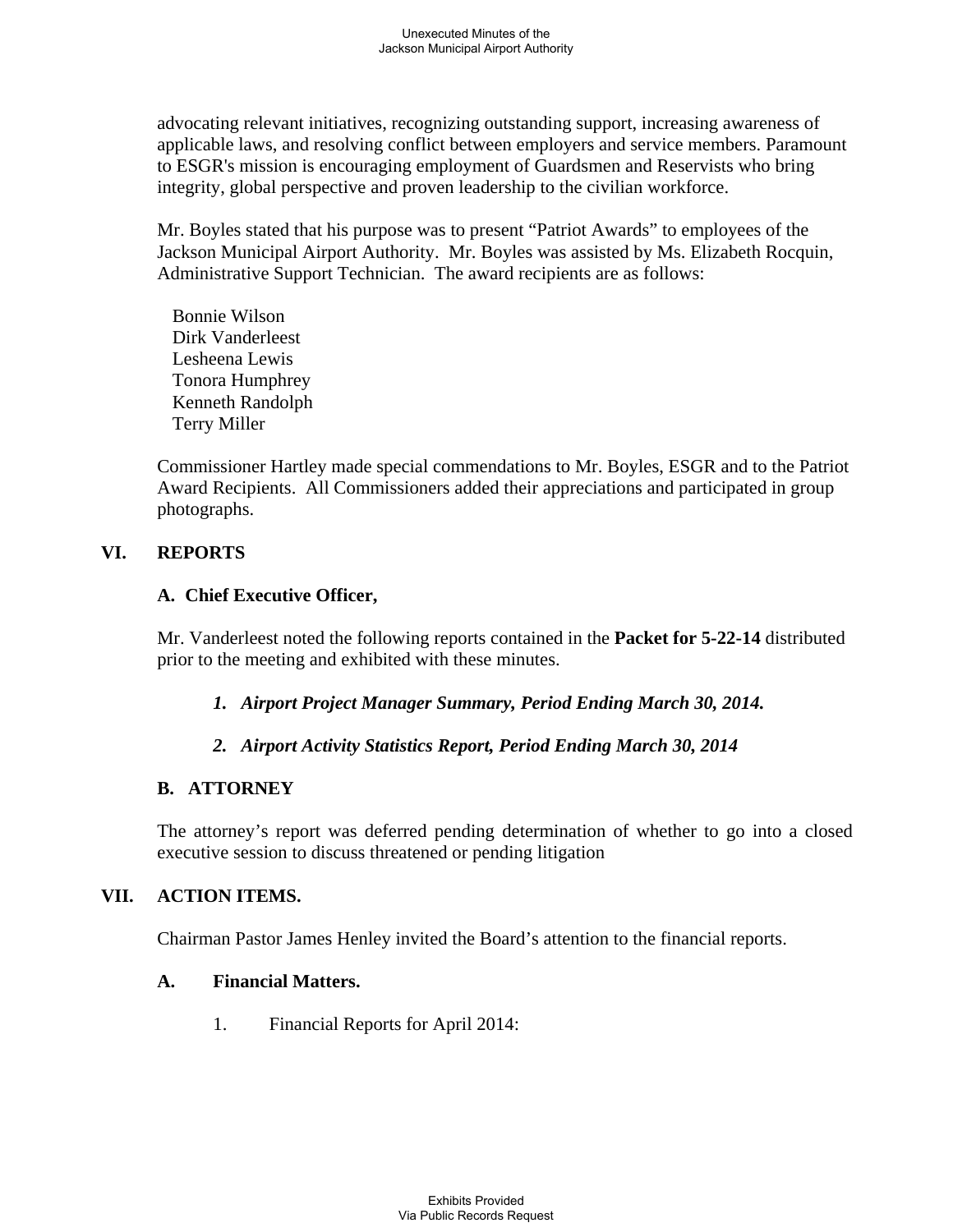| a)           |  |
|--------------|--|
| $\mathbf{b}$ |  |

### **RESOLUTION CY-2014-64**

### **RESOLUTION ACCEPTING APRIL FINANCIAL REPORTS**

Upon motion by Commissioner Hartley, Seconded by Commissioner Stallworth the following RESOLUTION was made and unanimously approved

**WHEREAS,** the Board of Commissioners (the "Board") of the Jackson Municipal Airport Authority (the "Authority") has reviewed and considered the Balance Sheet and Income Statement for the Authority for the month and period ending April 2014 (the "Financial Reports"), included in the packet, pages 31-34, distributed to the Board prior to the May 22, 2014, Special Meeting of the Board, and incorporated herein by reference;

**NOW, THEREFORE, BE IT RESOLVED,** that the Board hereby unanimously accepts and approves the Financial Reports.

c) Claims Docket for April 2014: Approve ............................. **Page 35** 

### **RESOLUTION CY-2014-65**

# **RESOLUTION AUTHORIZING PAYMENT OF APRIL CLAIMS DOCKET**

Upon motion by Commissioner Harris, Seconded by Commissioner Stallworth the following RESOLUTION was made and unanimously approved

**WHEREAS,** the Board of Commissioners (the "Board") of the Jackson Municipal Airport Authority (the "Authority") has reviewed and considered the Claims Docket for the Authority for the month of April 2014 (the "Claims") included in the packet distributed to the Board prior to the May 22, 2014, Special Meeting of the Board at pages 35-42, and incorporated herein by reference;

**NOW, THEREFORE, BE IT RESOLVED,** that the Board hereby unanimously approves and authorizes payment of the April 2014 Claims in the total amount of \$1,505,285.53.

#### **B. Service Agreements**

Chairman Pastor Henley invited the Board's attention to memorandum and recommendations concerning a proposed Service Agreements.

<span id="page-3-0"></span><sup>1</sup> Page numbers refer to page numbering in **Packet for 5‐22‐14** meeting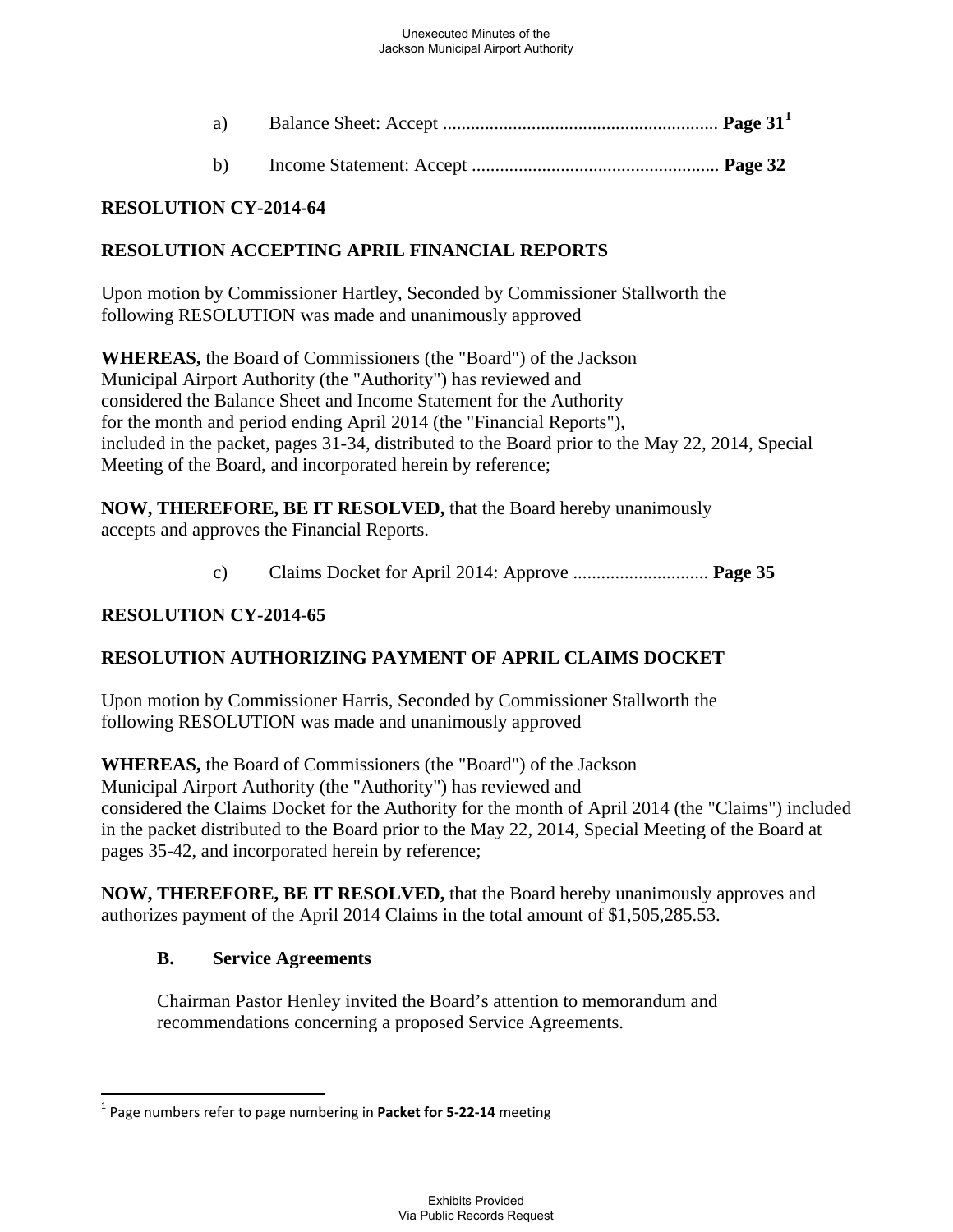1. JMAA Contract No. 14-031, General Financial Services and Rental Car Audit, JMAA: Accept Audit Report and Authorize Addendum to Agreement (Kayla Paul-Lindsey CPA Firm, LLC) ..............................................**Page 43** 

### **RESOLUTION CY 2014-66**

# **RESOLUTION APPROVING AND AUTHORIZING ADDENDUM TO SERVICE AGREEMENT WITH KAYLA PAUL-LINDSSEY CPA, LLC (KPL)**

Upon motion by Commissioner Reed, Seconded by Commissioner Hartley the following RESOLUTION was made and unanimously approved

**WHEREAS,** the staff of the Jackson Municipal Airport Authority (the "Authority") has recommended that the Board of Commissioners (the "Board") of the Authority approve and authorize an addendum to the existing professional services agreement with Kayla Paul-Lindsey CPA Firm, P.C. ("KPL CPA"), a Jackson, Mississippi-based certified Disadvantaged Business Enterprise (DBE), to provide JMAA with technical and managerial support to create the parameters for a centralized Procurement Division within the Finance Department; develop a comprehensive procurement procedures manual identifying the various requirements for compliance with Mississippi regulations and guidance and federal procurement regulations and guidance, when applicable; and provide training for staff on the procedures contained in the comprehensive procurement procedures manual developed by KPL CPA.

**WHEREAS,** the Board has reviewed the Memorandum dated May 14, 2014 at pages 43-45 of the packet and considered the recommendations therein by the staff of the Authority;

**NOW, THEREFORE, BE IT RESOLVED,** the Board hereby determines that it would be in the best interests of and in furtherance of the duties and responsibilities of the Authority to, and the Board hereby does, authorize and approve staff to take the following action:

To enter into and to execute an addendum to the existing professional services agreement with Kayla Paul-Lindsey CPA Firm, P.C. ("KPL CPA"), a Jackson, Mississippi-based certified Disadvantaged Business Enterprise (DBE), to provide JMAA with technical and managerial support to create the parameters for a centralized Procurement Division within the Finance Department; develop a comprehensive procurement procedures manual identifying the various requirements for compliance with Mississippi regulations and guidance and federal procurement regulations and guidance, when applicable; and provide training for staff on the procedures contained in the comprehensive procurement procedures manual developed by KPL CPA; fees and expenses for services under the addendum to the agreement are not to exceed \$17,100.00 thereby resulting in a new contract total for fees and expenses to not exceed \$101,430.00.

Chairman Pastor Henley then invited Board's attention to memoranda and recommendations concerning the following Construction Projects and procurements noting salient points and costs from the referenced memoranda relating to each project.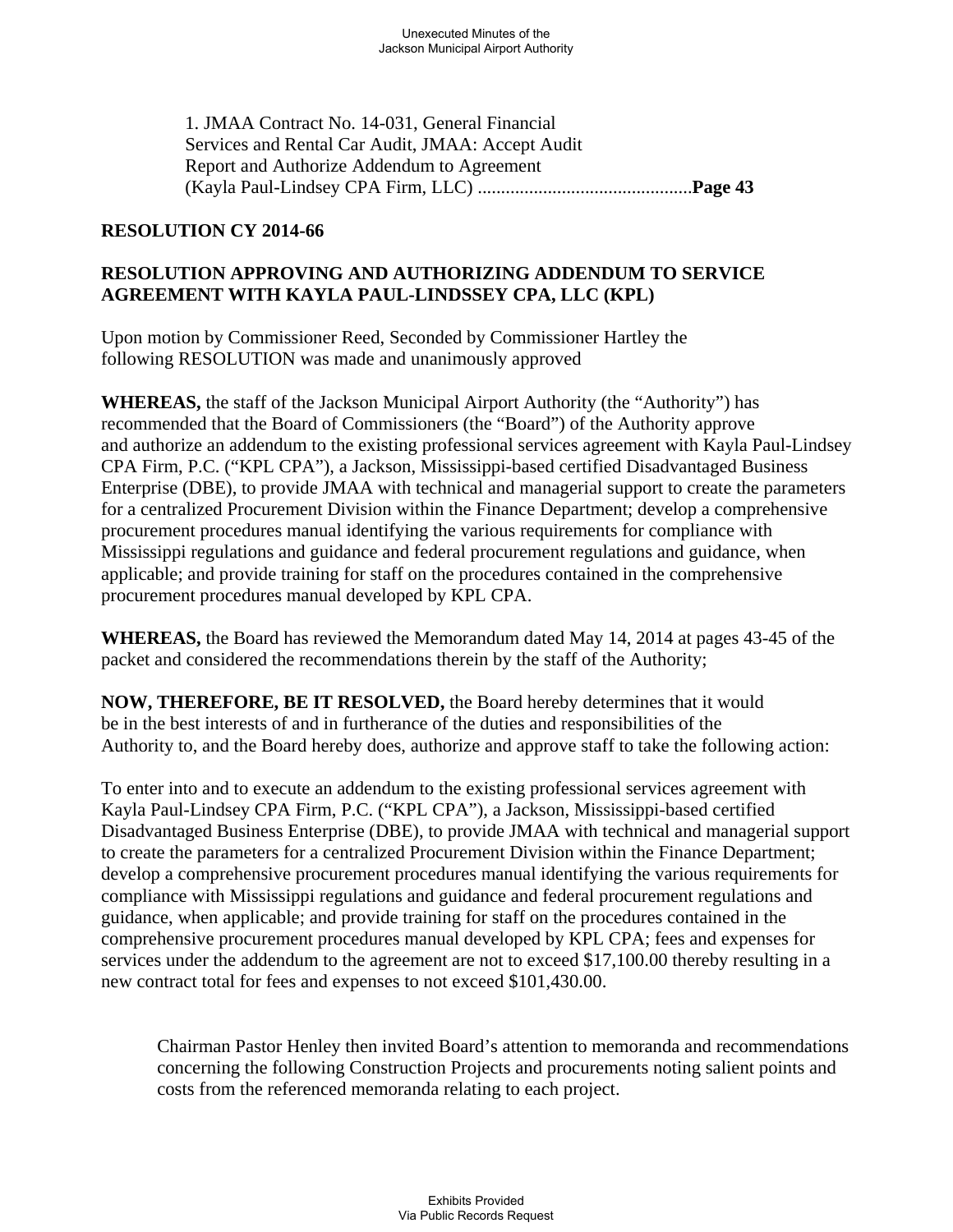# **C. Construction Projects**

| 1. JMAA Contract No. 011-11-086, Power Resources<br>Evaluation and Improvement, JMAA: Approve Change                                                        |  |
|-------------------------------------------------------------------------------------------------------------------------------------------------------------|--|
| 2. JMAA Contract No. 014-11-092, Airport Security and<br>Access Control Systems Improvements; Premises<br>Distribution System: Approve Settlement Agreement |  |
| 3. JMAA Contract No. 005-13-071, Northwest Ramp Repair<br>and Repaving, HKS: Authorize Change Order No. 1                                                   |  |

# **RESOLUTION CY-2014-67**

# **RESOLUTION APPROVING AND AUTHORIZING CHANGE ORDER TO CONTRACT WITH WEBSTER ELECTRIC CO.**

Upon motion by Commissioner Hartley, Seconded by Commissioner Stallworth, the following **RESOLUTION** was made and unanimously approved

**WHEREAS,** staff is requesting authority to execute Change Order No. 4 in the amount of \$8,619.00 to the agreement with Webster Electric Co, Inc. ("Webster") of Meridian, Mississippi for a new contract total of \$4,807,789.50, reflecting the costs incurred by Webster in testing an automated switch gear supporting the East Concourse of the Jackson-Medgar Wiley Evers International Airport (JAN) and Staff is further requesting authority to increase the project budget by the amount of \$8,619.00 to address these costs for a new total project budget of \$6,324,895.

**WHEREAS,** the Board has reviewed the Memorandum dated 5/21/2014 at pages 46-52 of the packet, and considered the recommendations therein by the staff of the Authority and finds that the proposed change order and costs are warranted and should be done for the best interests of JMAA;

**NOW, THEREFORE, BE IT RESOLVED,** the Board hereby authorizes the staff to execute Change Order No. 4 in the amount of \$8,619.00 and to increase the project budget by the amount of \$8,619.00 to address these costs for a new total project budget of \$6,324,895.

# **RESOLUTION CY-2014-68**

### **RESOLUTION APPROVING AND AUTHORIZING SETTLEMENT AGREEMENT WITH WEBSTER ELECTRIC CO. INC. REGARDING AIRPORT SECURITY AND ACCESS CONTROL SYSTEMS IMPROVEMENTS; PREMISES DISTRIBUTION SYSTEM**

Upon motion by Commissioner Hartley, Seconded by Commissioner Harris, the following RESOLUTION was made and unanimously approved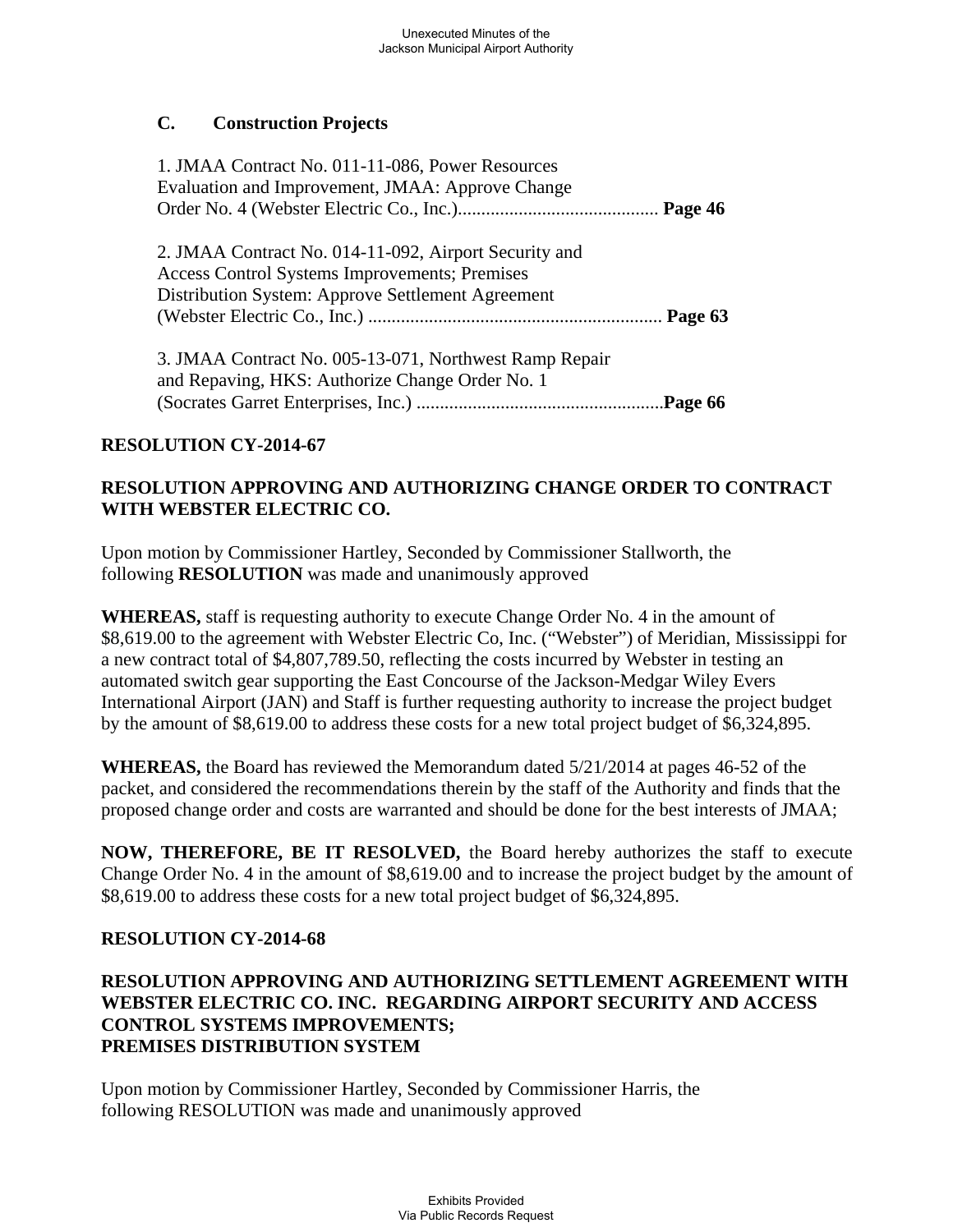**WHEREAS**, **Staff** is recommending and requesting authority to negotiate and execute a Settlement Agreement with Webster Electric Co., Inc. ("Webster") in connection with damage to a diesel fuel line providing fuel to the emergency generators in the Night Lighting Vault at the Jackson-Medgar Wiley Evers International Airport ("JAN") attributable to Webster and to reimburse the Jackson Municipal Airport Authority for expenses incurred as a result of the damaged fuel line.

**WHEREAS,** the Board has reviewed the Memorandum dated 5/19/2014 at pages 63-65 of the packet, and considered the recommendations therein by the staff of the Authority and finds that the proposed settlement and reimbursement are warranted and should be done for the best interests of JMAA;

**NOW, THEREFORE, BE IT RESOLVED,** the Board hereby authorizes the staff to enter into and to execute a Settlement Agreement with Webster Electric Co., Inc. in a form approved by the Board's counsel, Baker Donelson, and to receive reimbursement on behalf of JMAA.

# **RESOLUTION CY-2014-69**

# **RESOLUTION APPROVING AND AUTHORIZING CHANGE ORDER TO CONTRACT WITH SOCRATES GARRET ENTERPRISES, INC.**

Upon motion by Commissioner Hartley, Seconded by Commissioner Stallworth, the following **RESOLUTION** was made and unanimously approved

**WHEREAS,** staff is requesting authority to execute Change Order No. 1

in the amount of \$11,642.73 to the agreement with Socrates Garrett Enterprises, Inc. ("Garrett") for the Northwest Ramp Repair and Repaving at Hawkins Field (HKS) for a new contract total of \$413,319.10; The additional costs are reflective of costs (i) for overhead and other construction services for an additional 110 working days due to inclement weather and impacts on the supply of materials beyond Garrett's control and (ii) to provide approved safety barricades for an additional period of eighty-eight (88) days beyond the original project schedule, again for reasons outside of Garrett's control; The additional costs are off-set by a reduction in contract costs to JMAA of \$76,352.63 as a result of savings on asphalt quantities and joint sealant materials required to complete the work.

**WHEREAS,** the Board has reviewed the Memorandum dated 4/9/2014 at pages 66-69 of the packet, and considered the recommendations therein by the staff of the Authority and finds that the proposed change order and costs are warranted and should be done for the best interests of JMAA;

**NOW, THEREFORE, BE IT RESOLVED,** the Board hereby authorizes the staff to execute Change Order No. 1 the amount of \$11,642.73 to the agreement with Socrates Garrett Enterprises, Inc. for the Northwest Ramp Repair and Repaving at Hawkins Field (HKS) for a new contract total of \$413,319.10.

Chairman Pastor Henley next called upon CEO Dirk Vanderleest to make presentations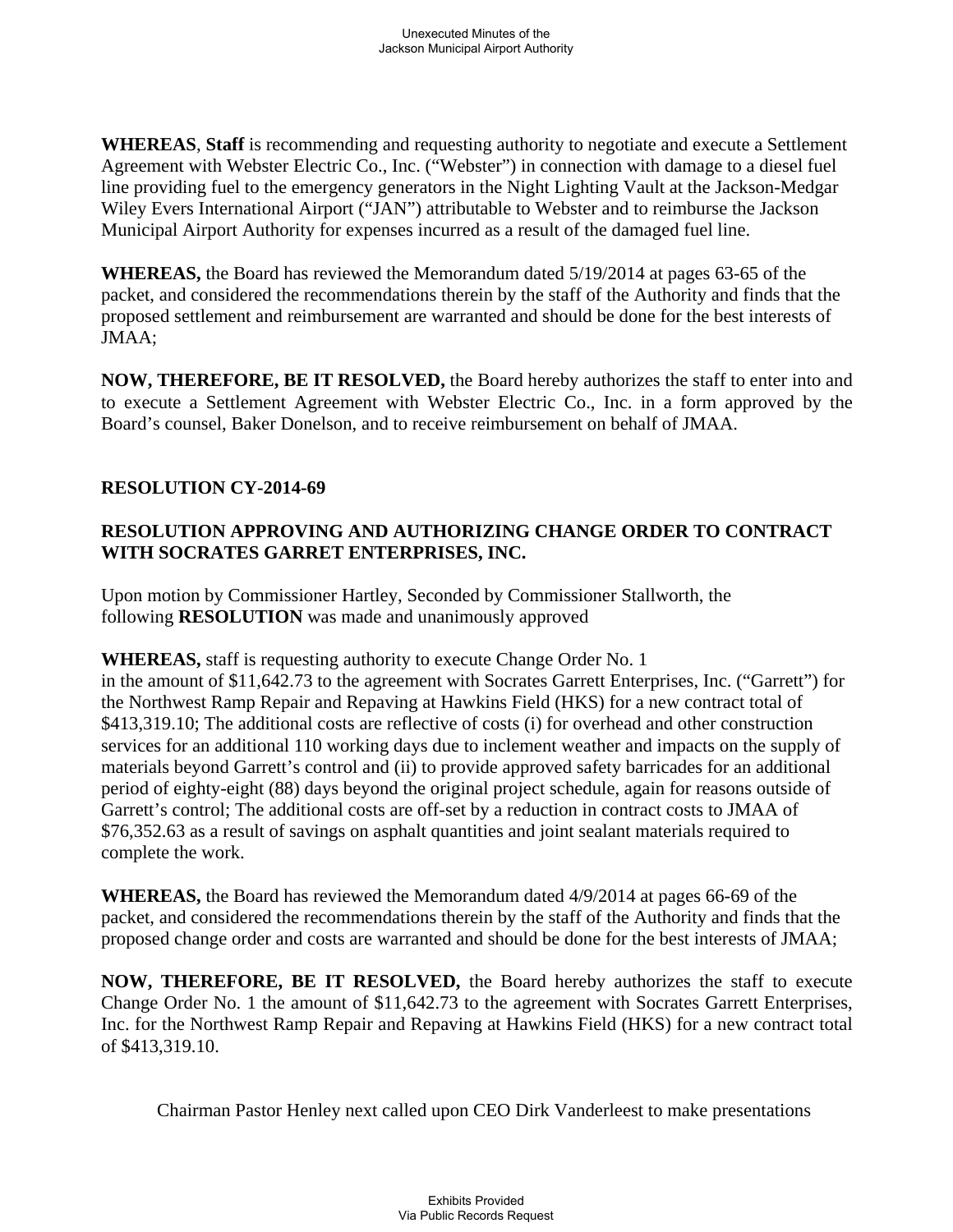regarding employee and organizational recognitions. Mr. Vanderleest then made the following recognitions.

**Employee of Month**  Alex Blanchard Employee of the Month - May Operations Coordinator Department of Operations **Organizational Recognitions**  Jackson Municipal Airport Authority Awarded by Mississippi Business Journal 2014 Best Places to Work in Mississippi

### **D. Procurements**

Chairman Pastor Henley advised, with the consent of all Commissioners, that the matter of utility vehicles will be considered at a subsequent meeting of the Board.

1. Maintenance Utility Vehicles, JAN and HKS: Authorize Purchase of New Utility Vehicles (Deviney Equipment) ...................**Page 70** 

Chairman Pastor Henley moved to the next items on the agenda.

**E. Grants**  None

# **F. Other**

1. Portable Communication Device and Internet Access Policy for Jackson Municipal Airport Authority Commissioners, JMAA: Adopt Policy. ............................................................................ **Page 82**

# **RESOLUTION CY-2014-70**

# **RESOLUTION APPROVING AND ADOPTING PORTABLE COMMUNICATION DEVICE AND INTERNET ACCESS POLICY FOR JACKSON MUNICIPAL AIRPORT AUTHORITY COMMISSIONERS**

Upon Motion by Commissioner Hartley, Seconded by Commissioner Stallworth and adopted on the affirmative vote of all Commissioners

**WHEREAS**, the Jackson Municipal Airport Authority at its meeting of April 28, 2014, passed a resolution authorizing procurement of cellular telephones, portable communications devices and internet service for Commissioners and

**WHEREAS**, a proposed written policy has been presented for consideration, be it therefore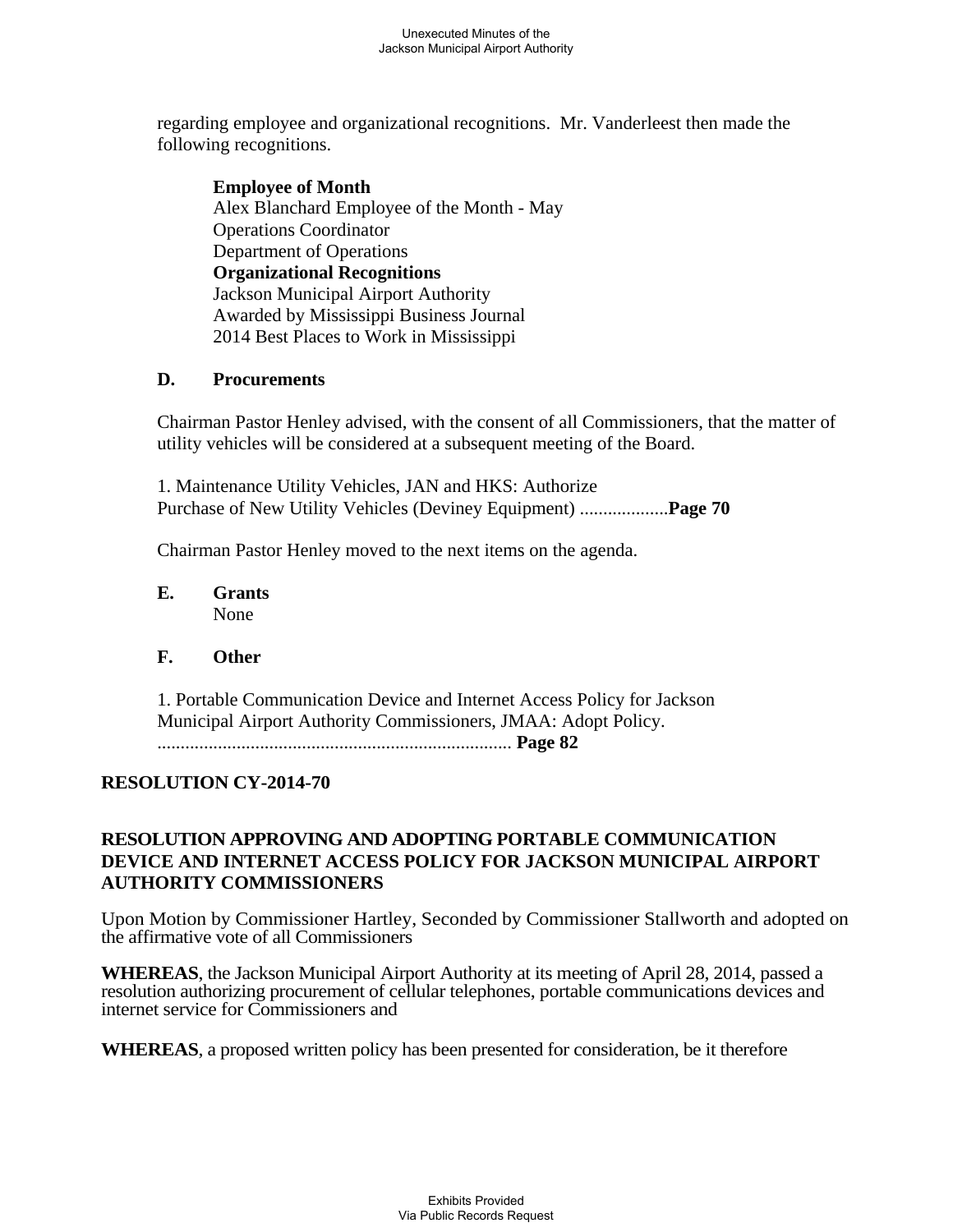**RESOLVED** that the authority hereby approves and adopts the written policy as presented at pages 82-84 of the packet entitled "Portable Communication Device and Internet Access Policy for Jackson Municipal Airport Authority Commissioners."

2. Early Issues None

3. Board Travel None

4. ACI-NA Marketing & Communications Conference, Edmonton, Alberta, Canada: Authorize Staff Participation and Travel ...........................................................................................**Page 85** 

# **RESOLUTION CY-2014-71**

# **RESOLUTION APPROVING AND AUTHORIZING STAFF TRAVEL TO NORTH AMERICA MARKETING AND COMMUNICATIONS CONFERENCE AND JUMPSTART® AIR SERVICE DEVELOPMENT PROGRAM IN EDMONTON, ALBERTA CANADA**

On motion by Commissioner Stallworth, Seconded by Commissioner Reed, the following **RESOLUTION** was made and unanimously approved

**WHEREAS**, the Board has considered and determined that the training and networking opportunities and participation and attendance by Mr. Gene Moore, Director of Marketing and Communications, at the Airports Council International – North America Marketing and Communications Conference and JumpStart® Air Service Development Program in Edmonton, Alberta Canada with travel dates of June 22, 2014 - June 28, 2014, will be *extremely beneficial* to JMAA, Mr. Moore and for the Jackson, MS community and of continuing benefit to the Authority,

**NOW, THEREFORE, BE IT RESOLVED**, the Board hereby authorizes and approves payment and reimbursement for travel, lodging and related expenses for Mr. Gene Moore, Director of Marketing and Communications to attend the Airports Council International – North America Marketing and Communications Conference and JumpStart® Air Service Development Program in Edmonton, Alberta Canada with travel dates of June 22, 2014 - June 28, 2014.

# **G. OPEN SESSION**

At 9:37 a.m., Chairman Pastor Henley indicated that there were matters for discussion that he believed called for a closed executive session and moved to close session to consider whether a closed executive session were warranted. Vice Chairman Reed seconded the motion and all Commissioners voted to close the public session to consider if a closed executive session was needed.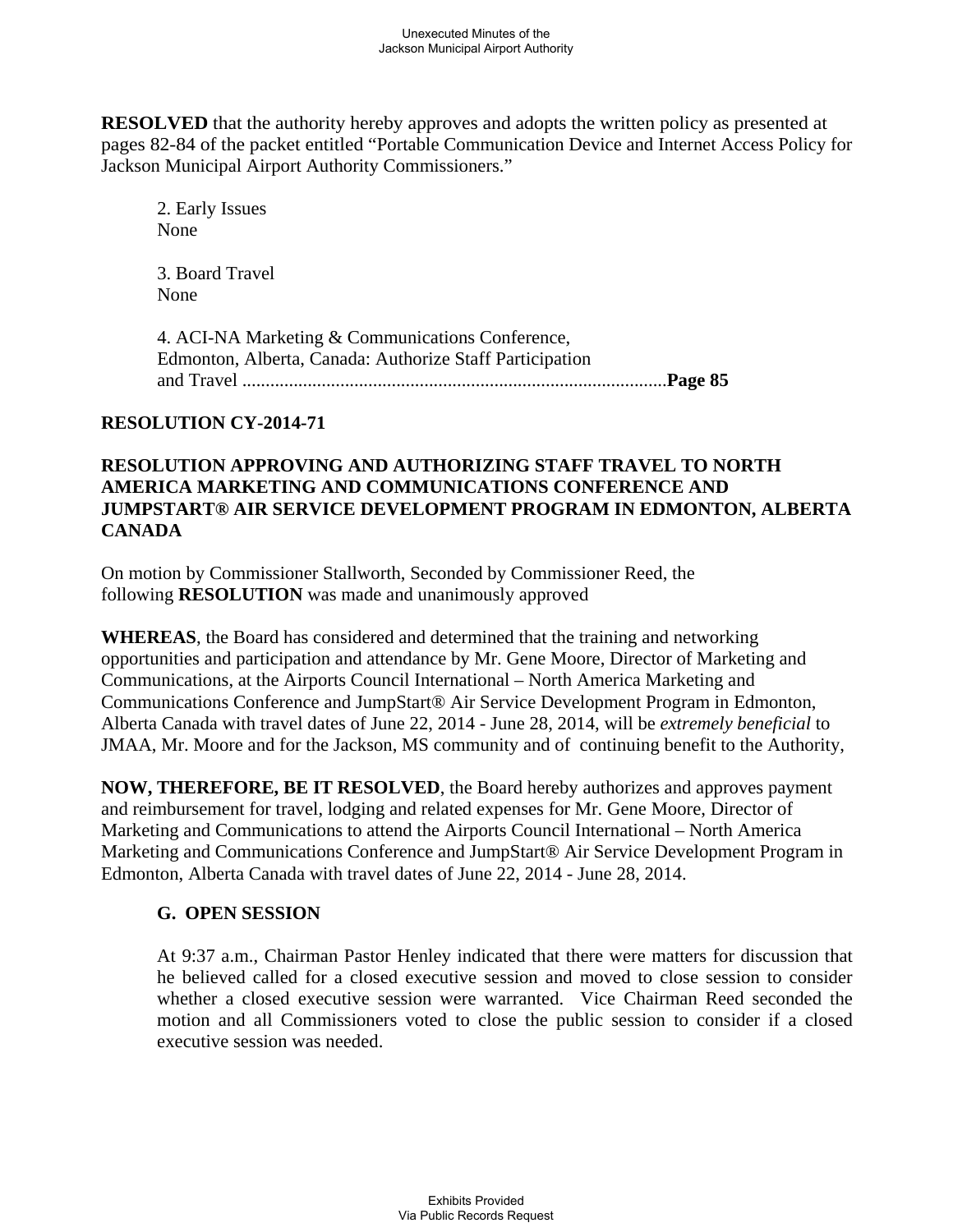Pastor Henley then asked all persons present other than the Walker Group Board counsel (John Walker and Phillip J Brookins) to please vacate the meeting room; this was done.

# **H. CLOSED SESSION**

At 9:40a.m., Chairman Pastor Henley moved for the Board to go into a closed executive session to consider matters fitting within the definitions of MCA 25-41-7 (4) (a, b and k) as paraphrased:

(a) Transaction of business and discussion of personnel matters relating to the job performance and professional competence of persons seeking a specific management position per prior EEOC charges and a new third charge.

(b) Strategy sessions or negotiations with respect to prospective litigation involving EEOC charges and on going arbitration proceedings in which a noteworthy revelation was made and an open meeting would have a detrimental effect on the litigating position of JMAA.

(k) Transaction of business and discussions regarding employment or job performance of persons in senior staff positions.

Commissioner Harris seconded the motion for a closed executive session and all Commissioners voted in the affirmative to go into a closed executive session. Chairman Pastor Henley then asked that the meeting be opened and all persons previously asked to vacate the meeting room be recalled. This was done.

#### I. **OPEN SESSION**

At about 9:45 a.m., Chairman Henley announced that the meeting was once again open to the public to hear the Board's decision to enter into a closed executive session to consider matters requiring discussion of personnel matters relating to the job performance and professional competence of persons seeking a specific management position per EEOC charges ; discussion of matters regarding strategy sessions or negotiations with respect to prospective litigation and ongoing arbitration and an open meeting would have a detrimental effect on the litigating position of JMAA; and business and discussions regarding employment or job performance of persons in senior staff positions.

Chairman Pastor Henley then announced that the Board would be in closed executive session and that all persons other then Board members and attorneys Walker and Brookins and CEO Vanderleest should vacate the meeting room. This was done.

# **J. CLOSED SESSION**

The Board then proceeded with its closed discussions in executive session. At approximately 10:33a.m., Mr. Vanderleest departed and the Board continued its discussions. Mr. Vanderleest returned at approximately 11:05 am to give input on matters under discussion concerning personnel and senior staff. The Board after discussion adopted the following **RESOLUTION**.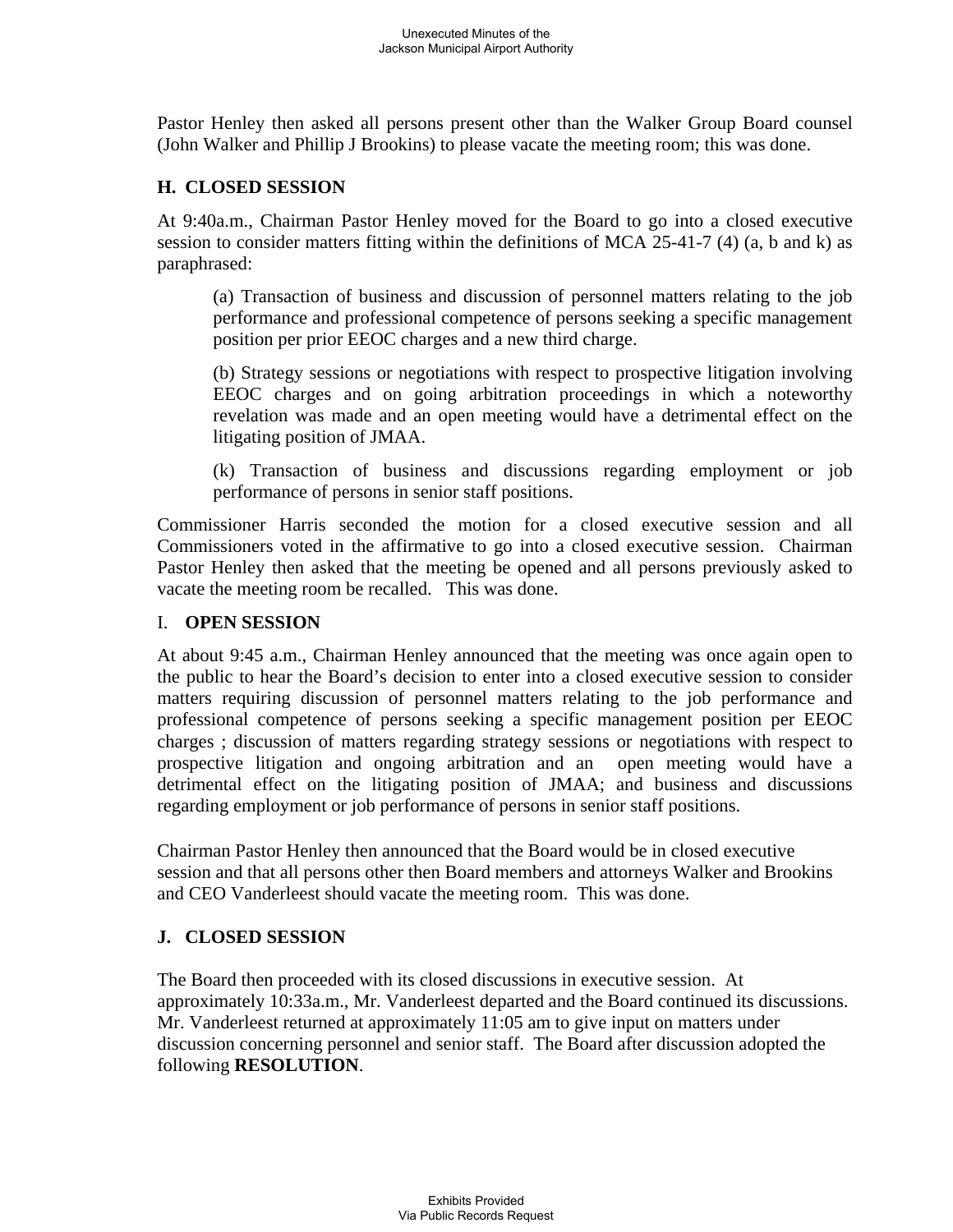# **RESOLUTION CY-2014-72**

### **RESOLUTION REQUESTING AND DIRECTING THAT COPY OF WRITTEN COMPLAINTS ABOUT JMAA SENIOR STAFF BE GIVEN TO BOARD**

Upon Motion by Commissioner Stallworth, Seconded by Commissioner Reed and adopted on the affirmative vote of a majority of all Commissioners with Commissioners Henley, Harris, Reed and Stallworth voting in the affirmative and Commissioner Hartley voting "no."

**RESOLVED** that the Board of Commissioners of the Jackson Airport Authority requests and directs the CEO to send to the Board a copy of any written complaint or grievance signed by any employee of JMAA about any JMAA Senior Staff person and that thereafter the CEO send to the Board before the next regularly scheduled work session his recommendations for response and resolution of such complaint or grievance.

#### . **K. OPEN SESSION**

At approximately 11:52 am, the Board reconvened the Meeting in Open Session. All persons previously in attendance on the outside were invited back into the meeting.

Chairman Pastor Henley stated that during the Executive Session, the Board discussed the status of and strategy regarding potential litigation as to three EEOC charges and the Hatch Mott arbitrations and that the action taken regarding personnel performance was to adopt the following resolution approved by majority vote with Commissioners Henley, Reed, Harris and Stallworth voting "aye" and Commissioner Hartley voting "no."

#### **RESOLUTION CY-2014-72**

# **RESOLUTION REQUESTING AND DIRECTING THAT COPY OF WRITTEN COMPLAINTS ABOUT JMAA SENIOR STAFF BE GIVEN TO BOARD**

Upon Motion by Commissioner Stallworth, Seconded by Commissioner Reed and adopted on the affirmative vote of a majority of all Commissioners with Commissioners Henley, Harris, Reed and Stallworth voting in the affirmative and Commissioner Hartley voting "no."

**RESOLVED** that the Board of Commissioners of the Jackson Airport Authority requests and directs the CEO to send to the Board a copy of any written complaint or grievance signed by any employee of JMAA about any JMAA Senior Staff person and that thereafter the CEO send to the Board before the next regularly scheduled work session his recommendations for response and resolution of such complaint or grievance.